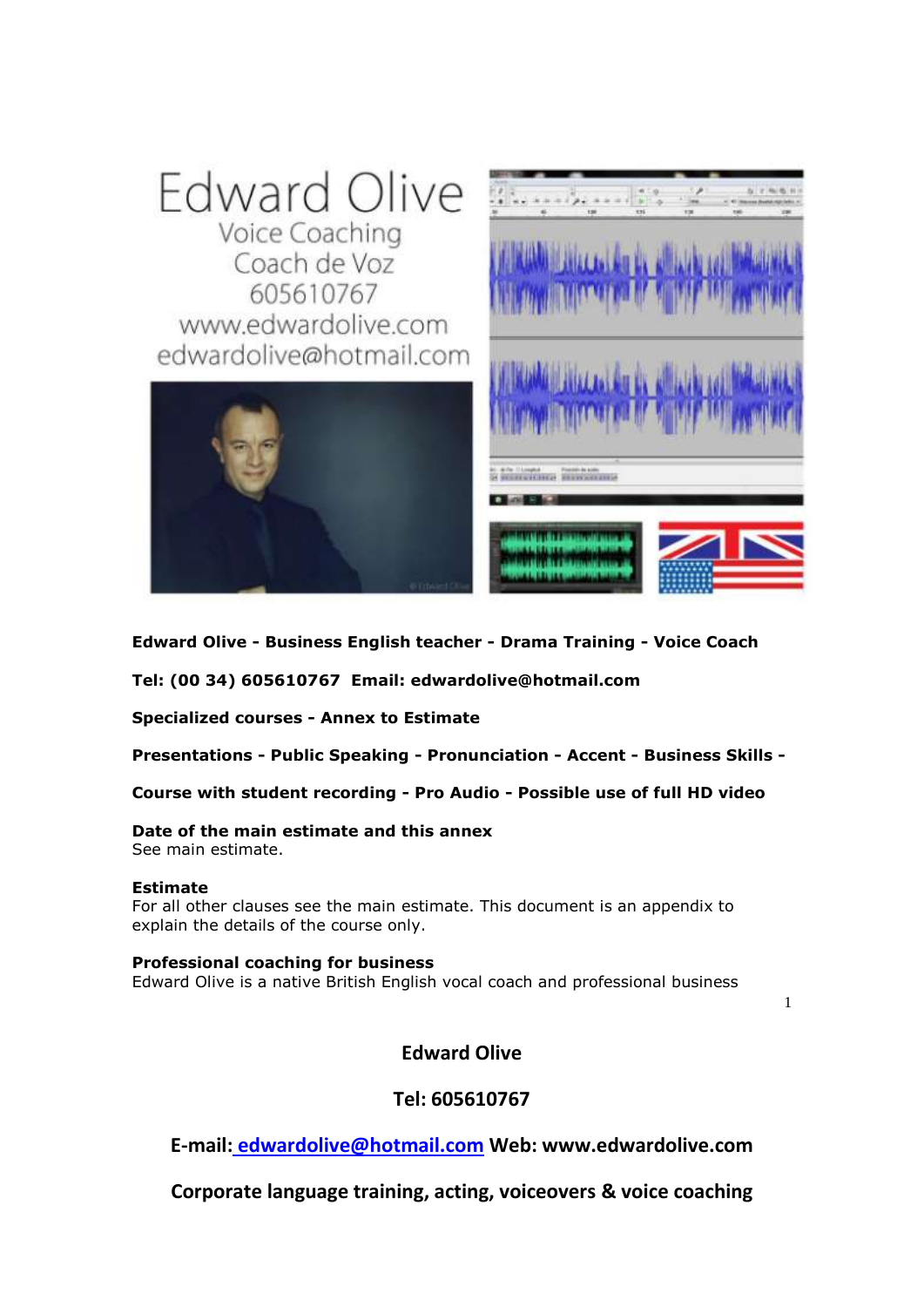trainer for corporate executives, company managers, lawyers, politicians, doctors and consultants to provide professional assistance with the preparation of presentations, public speaking, tele-conferences, meetings, conferences, sales techniques, job interviews in English, recording voiceovers and video recording for corporate videos and web page content and business skills through drama and acting techniques.

# **Annex to the estimate for intensive pronunciation, public speaking and presentations in English with student recording audio and possible video:**

# **1. Pronunciation**

Improvement of speech, pronunciation, accent, phonetics and intonation in English and their practical application to everyday use.

# **2. Presentations**

Public speaking and presentations in English for meetings and conferences including use of message, stress, emphasis, structure, empathy and use of microphones and visual aids.

# **3. Telephone and videoconferencing**

Teleconferences, business telephone use, video conferencing, Skype conferencing and virtual meetings in English.

# **4. Voice**

Improving a student voice in English for more effective corporate communication skills.

# **5. Option - Business correspondence and drafting**

An optional course in formal and informal emails, drafting of business documentation, presentation handouts, corporate brochures and website content.

# **6. Option - Sales**

An optional course for sales executives and all those business professionals whose day to day work involves elements of sales and client marketing.

# **7. Option - CV writing and job interviews**

An optional course for all those who wish to fine tune their job seeking skills.

# **Number of students in the course:**

See main estimate.

# **Course Length:**

See main estimate.

# **Number of classes per month and Duration of each class:**

See main estimate.

2

# **Edward Olive**

# **Tel: 605610767**

**E-mail: [edwardolive@hotmail.com](mailto:Edwardolive@hotmail.com) Web: www.edwardolive.com**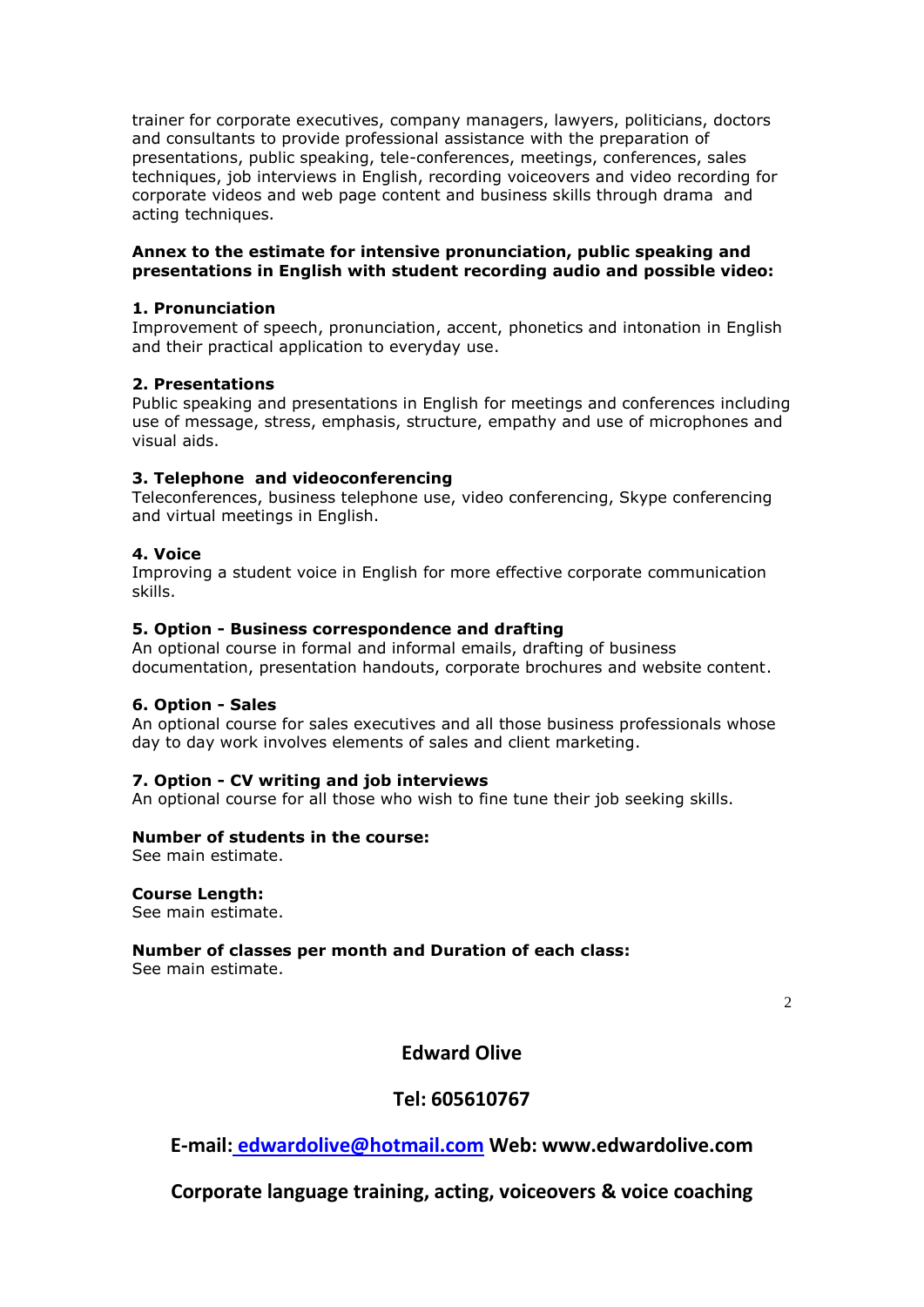# **Course teacher:**

Edward Olive in person (see budget for details, terms and any legal caveat).

#### **Course teacher - important note 1**

Edward Olive is not an agency or English academy/ Business training school that subcontracts classes to other teachers or trainers (therefore necessarily charging clients a price much above the salary or hourly rate paid to the teacher who actually give the course). A great advantage of contracting a course with Edward Olive is that it both short term intensive and medium term classes are with Edward Olive in person) and not with any other standard or less experienced teacher, coach or trainer (see estimate for details, terms and any legal caveat).

#### **Course teacher - important note 2**

It is only possible to have classes with Edward Olive by hiring Edward Olive. Edward Olive does not give classes or courses via other schools or agencies.

**Direct contact Contact phone [\(00 34\) 605610767](tel:605610767)**

**Email [edwardolive@hotmail.com](mailto:edwardolive@hotmail.com)**

# **Webs English voice coach - business trainer - actor - voiceover artist -**

#### **presenter**

<http://www.coachingles.com/> <http://www.coachdevoz.com/> <http://www.voicecoach.es/> <http://www.inglesbritanico.info/> <http://www.inglescomercial.info/> <http://www.englishcoaching.eu/> <http://www.englishmadrid.es/> <http://www.edwardolive.com/> <http://www.locucioneslocutores.com/> <http://www.locutoringles.es/> <http://www.locuciones.biz/> <http://www.locutoreslocuciones.com/> <http://www.locutorbritanico.es/> <http://www.englishactor.es/> <http://www.britishactor.es/> <http://www.englishvoiceover.es/> <http://www.britishvoiceover.es/>

3

# **Edward Olive**

# **Tel: 605610767**

**E-mail: [edwardolive@hotmail.com](mailto:Edwardolive@hotmail.com) Web: www.edwardolive.com**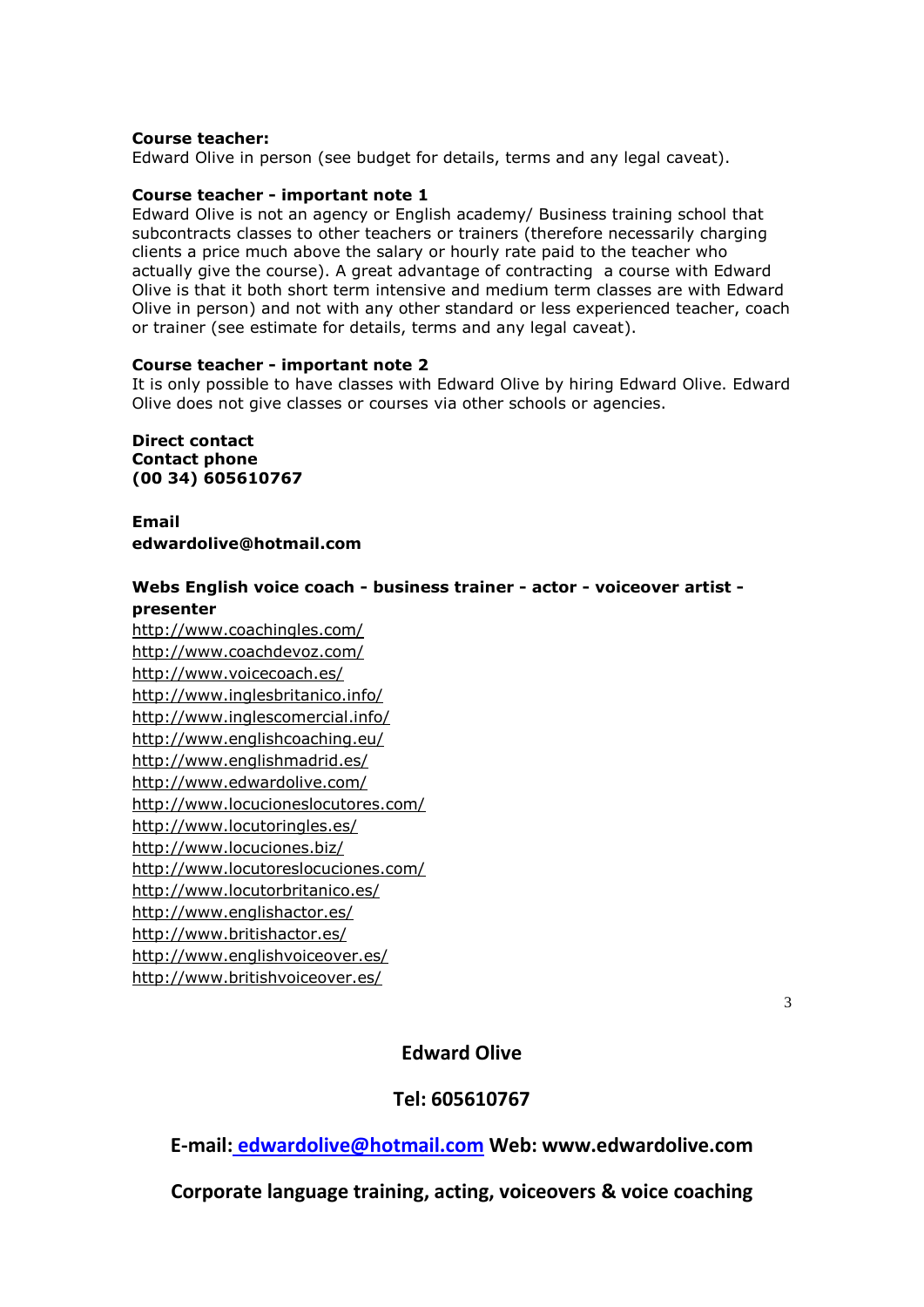# **Blogs and social networks**

<https://twitter.com/madridcoach> <http://coachdevozingles.blogspot.com.es/> <http://englishvoicecoach.blogspot.com.es/> <http://locutoringles.blogspot.com.es/> <http://englishvoiceoverspain.blogspot.com.es/> [https://www.facebook.com/pages/British-English-voice-coach-in-Madrid-Spain-](https://www.facebook.com/pages/British-English-voice-coach-in-Madrid-Spain-Edward-Olive/)[Edward-Olive/](https://www.facebook.com/pages/British-English-voice-coach-in-Madrid-Spain-Edward-Olive/) [https://www.facebook.com/pages/Profesor-de-ingles-Madrid-Edward-Olive-clases](https://www.facebook.com/pages/Profesor-de-ingles-Madrid-Edward-Olive-clases-particulares/)[particulares/](https://www.facebook.com/pages/Profesor-de-ingles-Madrid-Edward-Olive-clases-particulares/)



# **Intensive course of pronunciation, public speaking and presentations in English**

# **Course Objectives**

# **1. Pronunciation**

Professional coaching with "British" English standard RP received pronunciation "BBC" accent to improve English both technical pronunciation and phonetics, and also diction, intonation... to improve the all round oral communication of the student.

# **2. Presentations**

Improving public speaking techniques in general and specifically presentations in English for meetings, talks and conferences. Learning to read documents and content of presentation slides in English for an audience in a professional manner.

# **3. Teleconferencing and videoconferencing**

Teleconferences, business telephone use, video conferencing, Skype conferencing

4

**Edward Olive** 

# **Tel: 605610767**

**E-mail: [edwardolive@hotmail.com](mailto:Edwardolive@hotmail.com) Web: www.edwardolive.com**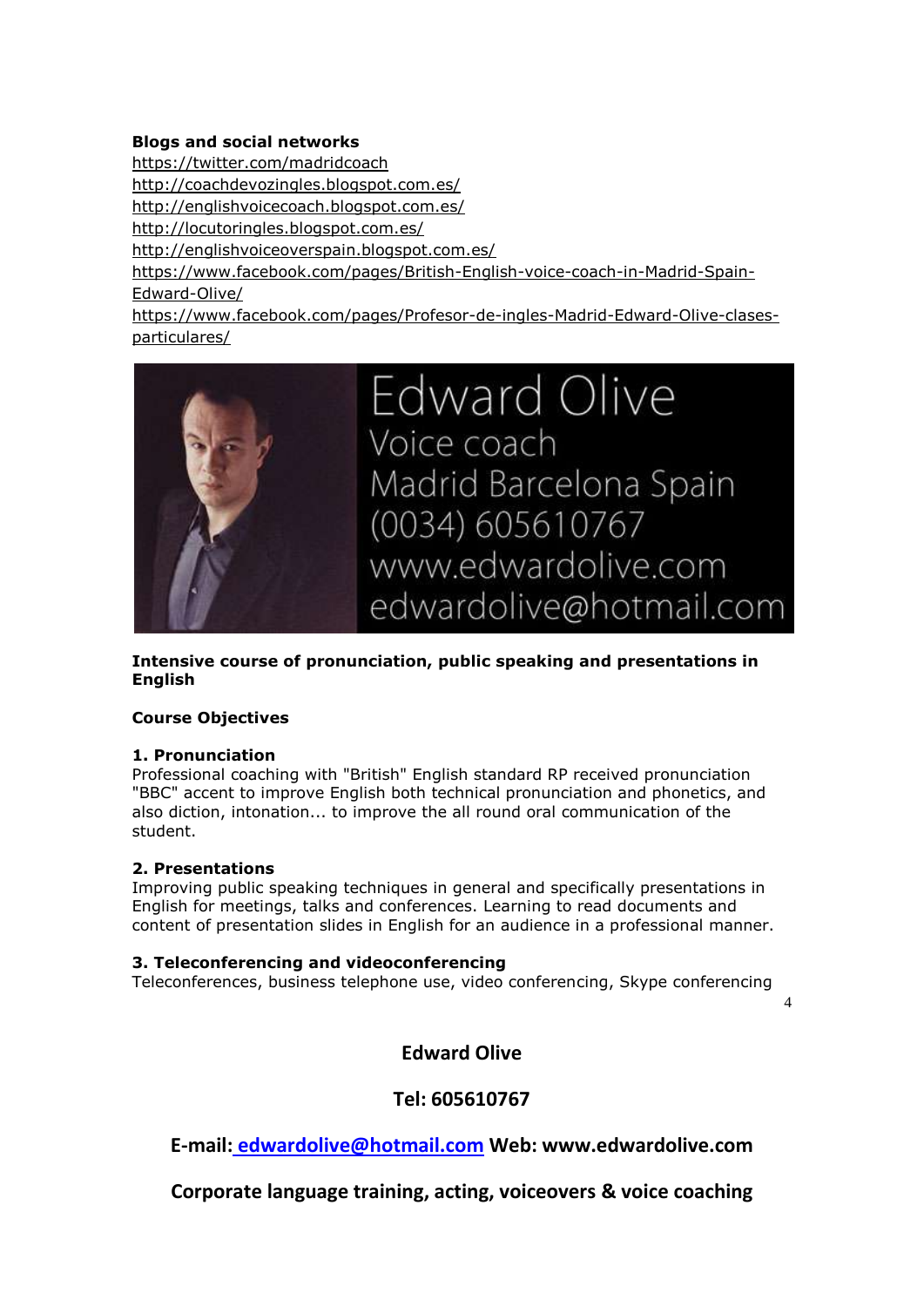and virtual corporate meetings in English.

# **4. Voice**

Professional voice / vocal coaching to improve and enhance the voice in English including using techniques of voice and breathing when speaking in English to more effectively convey the corporate message of the company through the voice of the executive, manager or employee.

# **Teaching methods, brief course outlines and techniques employed by Edward Olive during courses**

#### **1. Pronunciation**

Edward Olive has his own registered copyright English accent, dialect, phonetics and pronunciation course dealing with the use by the student of each individual vowel, diphthong, consonant and triphthong in standard English. Note this course is written personally by Edward Olive and only used by Edward Olive within the field of English courses with Edward Olive. According to Intellectual Property law no other teacher, school or agency has access to any course that is copyright registered by Edward Olive.

Firstly the use of each basic sound is analyzed by the student to identify the specific problems that the student needs to work on, which is then followed by in depth work on exercises with examples of the use of that particular sound in words and phrases, different possible spellings where it can appear and tongue twisting tongue gymnastic exercises to compare and contrast different sounds.

As an example below is an abbreviated part of the course is part of the chapter on using the sounds S, Z, SH etc .:

| /s/   | 'z/   | ، م<br>,,, | ٠,<br>ر د |
|-------|-------|------------|-----------|
| price | prize | ship       | leisure   |

| 32 | /z/ | z  | zoo, prize, froze, blaze,              |
|----|-----|----|----------------------------------------|
|    |     | s  | fees, fires, fries, blows, pens, dies  |
|    |     | se | house*, browse, lose, hosepipe, abuse* |
|    |     | si | disease                                |

5

# **Edward Olive**

# **Tel: 605610767**

**E-mail: [edwardolive@hotmail.com](mailto:Edwardolive@hotmail.com) Web: www.edwardolive.com**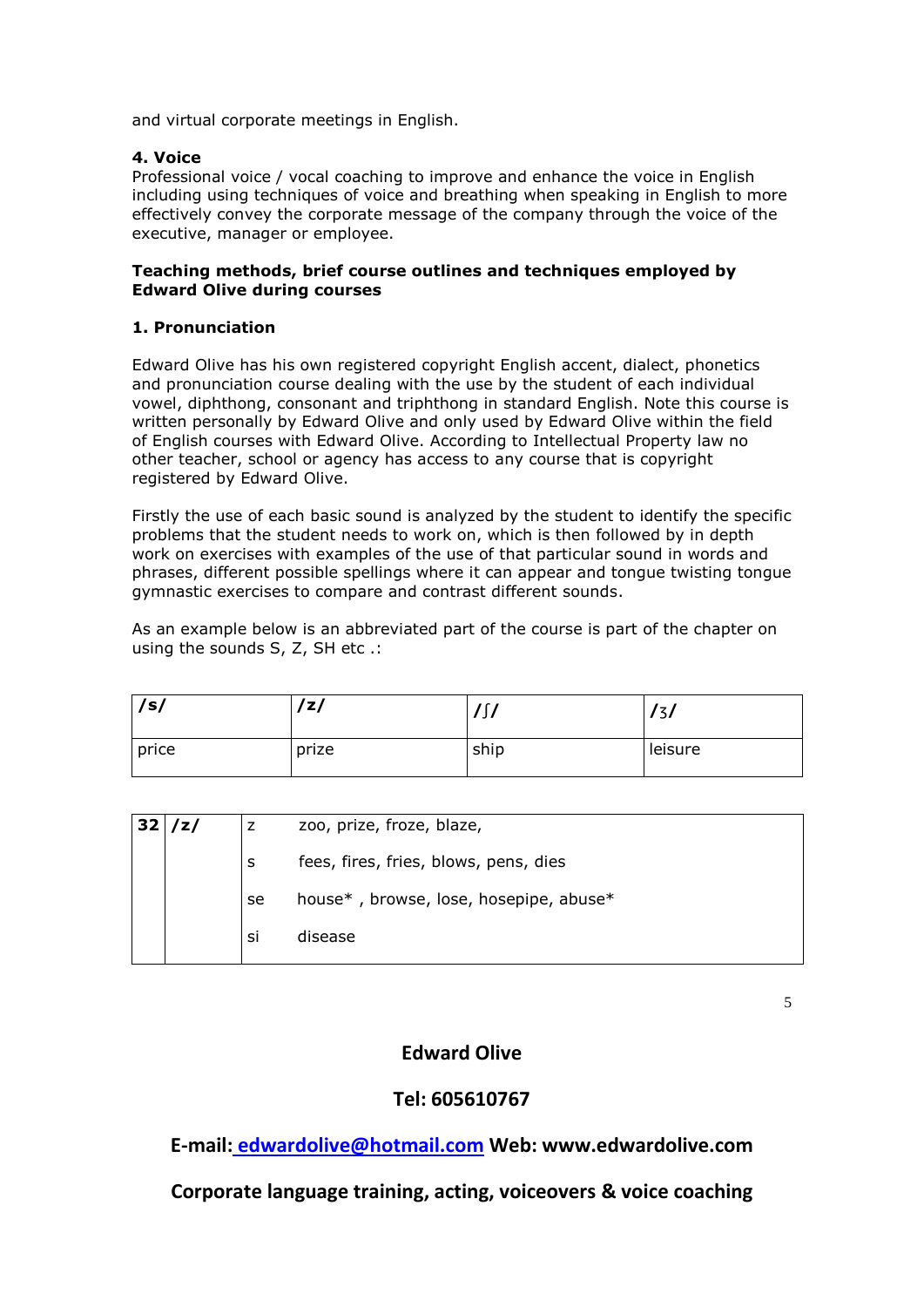|  | Note homophones:                                                                   |
|--|------------------------------------------------------------------------------------|
|  | Seize/seas/sees, tease/teas/tees, Edwards/Edward's, stairs/stares,<br>wears/wares, |

|   | $\sqrt{s}$   Sap-zap, sip-zip, sit-zit, Sue-zoo, pence-pens, close*-close*, face-phase, |
|---|-----------------------------------------------------------------------------------------|
| z | niece-knees, fierce-fears, peace/piece-peas, pence-pens, gross-grows,                   |
|   | place-plays, pace-pays, use*-use*, loose-lose, bus-buzz, price-prize                    |

# **Important Legal Copyright Notice**

Teaching courses and materials are © copyright. All texts, course, documents, classes and teaching systems are © copyright Edward Olive and it is strictly prohibited the reproduction of publication by any means whatsoever of any texts, course, documents, classes and teaching systems for any teaching use, internet inclusion, website, blog, social network, video, advert, commercial or corporate use, or distribution to third parties in paper, photocopies, computer file format or in any format whatsoever either in whole documents or part documents without the express permission in writing of Edward Olive. It is strictly prohibited the reproduction by any means whatsoever, photocopies, pdf, word file, computer file without written permission from Edward Olive. All teaching material and methods are registered and protected by Intellectual Property Law. All translation rights are reserved Edward Olive. Any client or any company or person or website or any physical or legal person breaching these intellectual property rights will be sued for legal damages by or on behalf of Edward Olive. The only reproduction allowed is for a student to print a single copy of any document or save it for his or her own personal use to prepare for classes with Edward Olive.

6

**Edward Olive** 

**Tel: 605610767**

**E-mail: [edwardolive@hotmail.com](mailto:Edwardolive@hotmail.com) Web: www.edwardolive.com**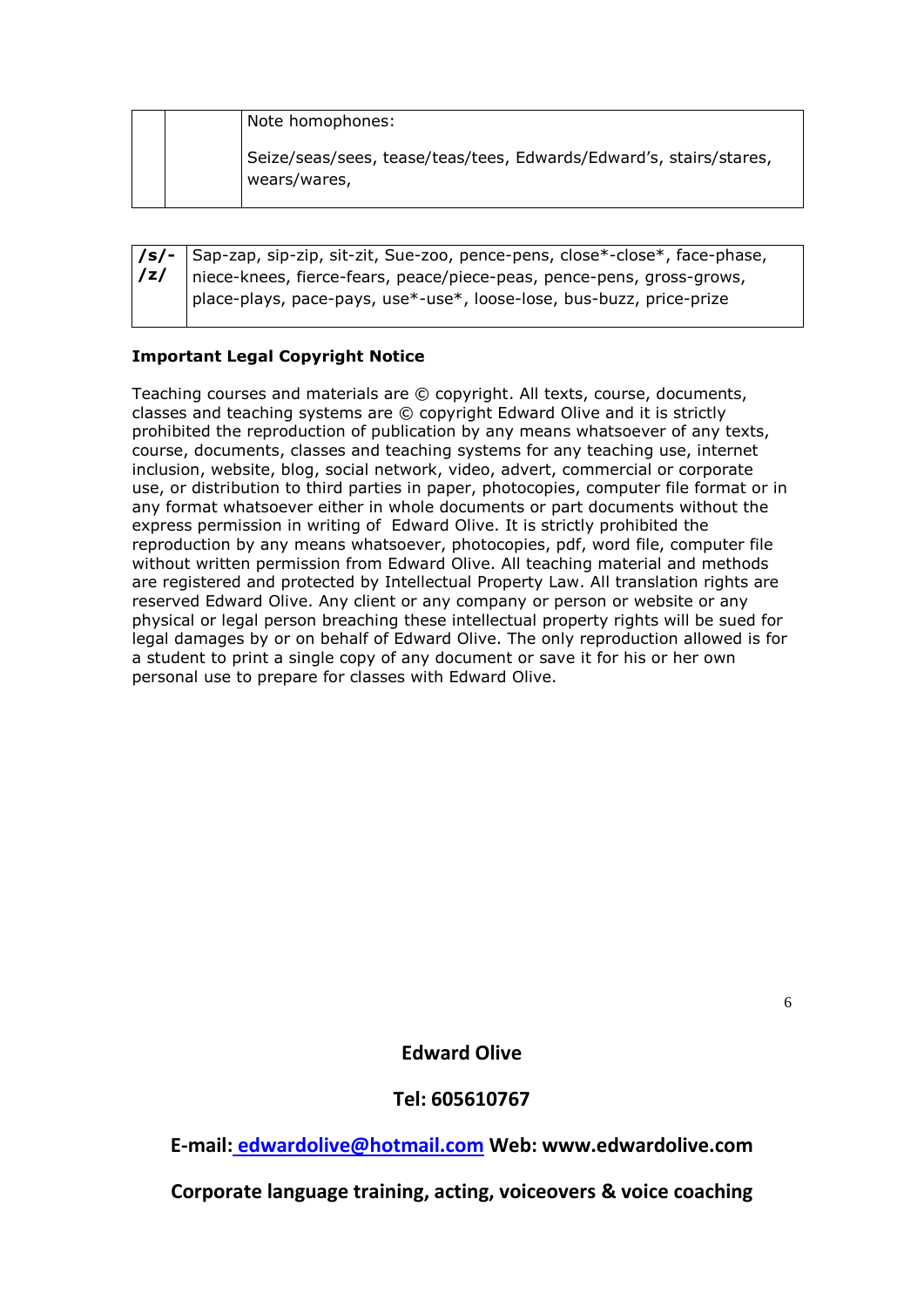# $|S|$   $|Z|$   $|$

# **Edward Olive** English Coach Coaching in Madrid Spain edwardolive@hotmail.com

(0034) 605610767 www.edwardolive.com

# **Other pronunciation courses**

The aim of all pronunciation intensive sessions is to spend 50% of the time on technical issues and 50% applying the new skills learned to everyday practical situations aiming to improve overall fluidity and effectiveness of the student in real life situations. This is not an intellectual or academic theory course - it's all about tangible positive useful results when speaking, presenting, reading or acting.

Pronunciation rules of ED endings in simple past and present perfect past tense; Pronunciation rules for S endings in plurals;

Pronunciation - SZ difficulties;

Pronunciation - common problems for Spanish speakers;

Pronunciation of common brand and company names;

Pronunciation - use of contractions;

Pronunciation - use of contractions 2;

Pronunciation - letters and alphabet;

Pronunciation - phonetic symbols and practical application;

7

# **Edward Olive**

# **Tel: 605610767**

**E-mail: [edwardolive@hotmail.com](mailto:Edwardolive@hotmail.com) Web: www.edwardolive.com**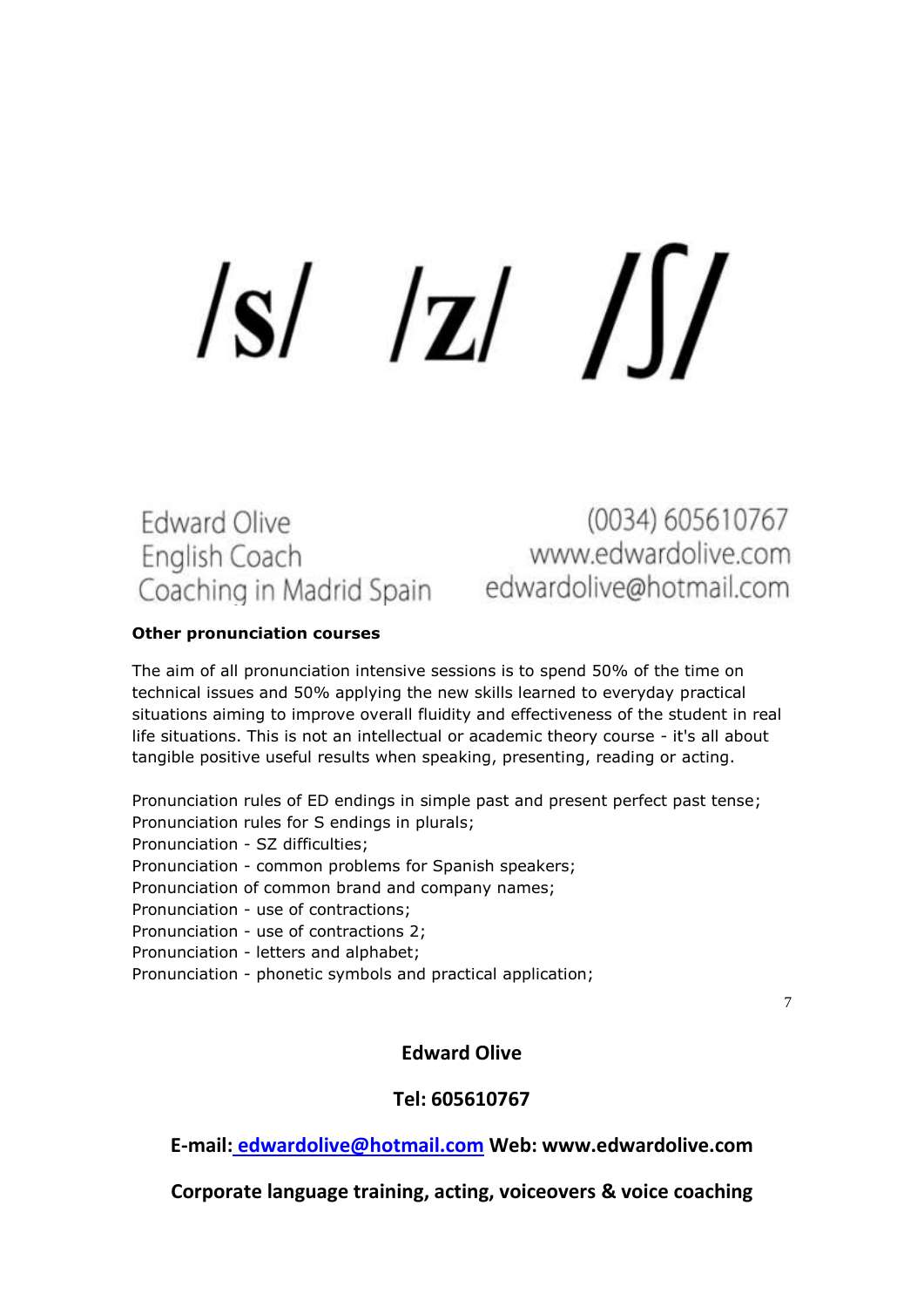Pronunciation - phonetic symbols chart for daily use; Pronunciation - phonetic symbols and vowels practice; Pronunciation guide for common use of the Schwah; Pronunciation guide to pronunciation changes in the "standard" US accent; Pronunciation - Some US changes; Pronunciation regional example: Cockney & London.

# **Pronunciation - Using studio microphones**

During the pronunciation course (and indeed in other courses including presentations and public speaking) Edward Olive may record himself and the student with individual professional recording studio microphones and audio recorder that produces clear, crisp, detailed, professional quality sound to be able to provide very high quality audio tracks fully customized for students with examples of the student's voice and the voice of Edward Olive. This will facilitate the homework studies of the student between sessions to listen and practice with the audio recordings at home, in the car or with headphones on the smartphone.

It is to be noted that Edward Olive is a professional voiceover artist with his own recording studio equipment providing the voice for television commercials, TV programs, corporate videos, cartoons, video games, websites and apps for smartphones. Edward Olive uses and applies this same knowledge and the same professional voiceover equipment for his specialized English, business, presentations and voice courses for the maximum benefit of each student.



8

# **Edward Olive**

**Tel: 605610767**

**E-mail: [edwardolive@hotmail.com](mailto:Edwardolive@hotmail.com) Web: www.edwardolive.com**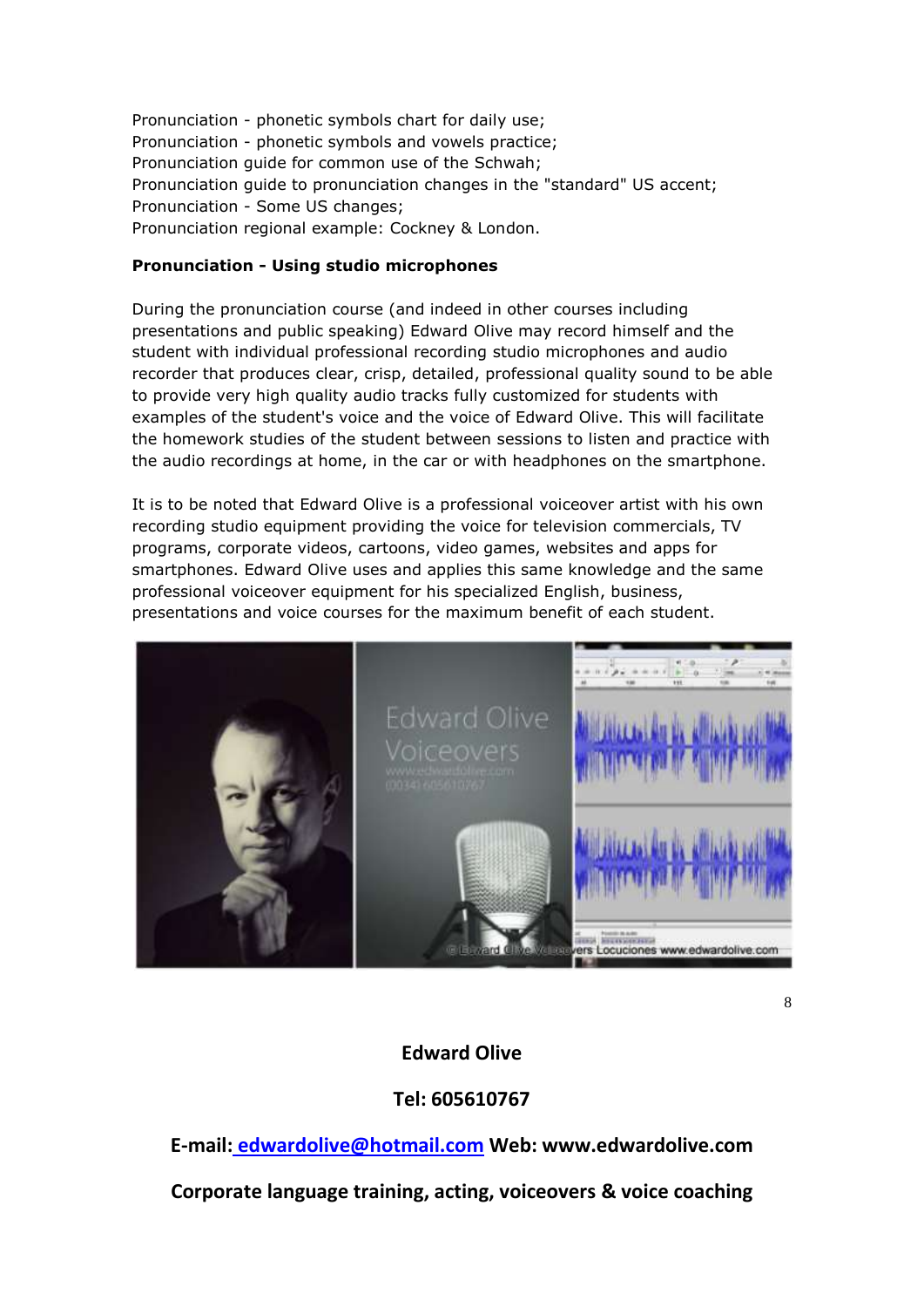# **2. Presentations and public speaking**

It will be noted that Edward Olive is a former English commercial lawyer (solicitor specialised in shipping, international trade, contract and commercial law, litigation and arbitration), a former law lecturer in the Master's degree program in International Commercial Law at London City University and Lecturer in the Faculty of Law in Leeds University. Edward is also a professional actor, drama teacher and acting coach for film & television actors.

The intention is to use this broad and varied professional experience for the benefit of each student during the presentations and public speaking course. Edward Olive has recorded presentations for his clients for use in corporate videos and also live event recordings for international conferences and congresses with wireless microphones, most recently at conferences in China and Hong Kong (see photos below (taken by Edward Olive as photographer)). Edward Olive always seeks to bring his courses into practice with real experience and practical application. This is not academic intellectual musing but real life and business.



9

# **Edward Olive**

# **Tel: 605610767**

**E-mail: [edwardolive@hotmail.com](mailto:Edwardolive@hotmail.com) Web: www.edwardolive.com Corporate language training, acting, voiceovers & voice coaching**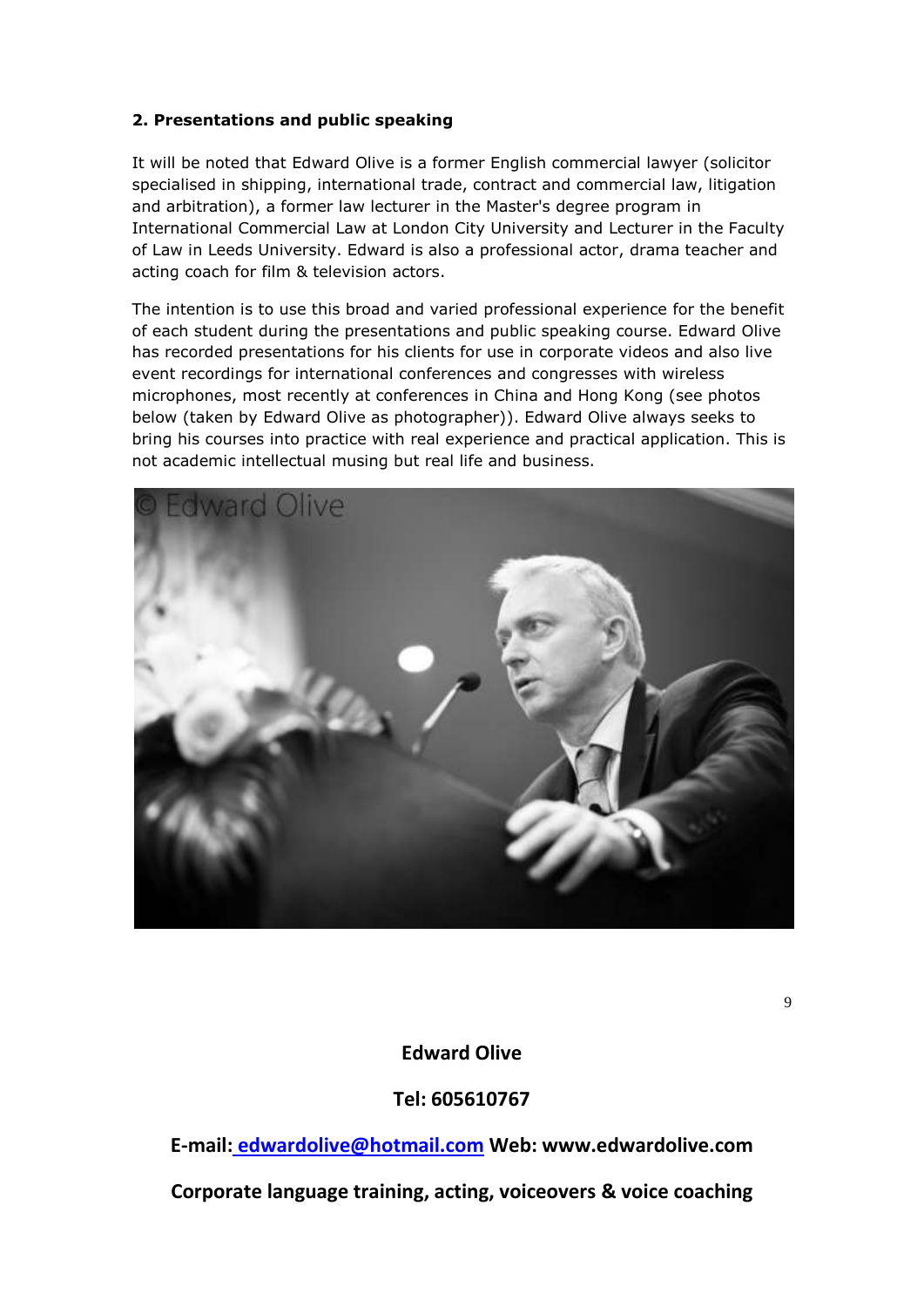

Elements that may be included in an intensive presentations and public speaking course with Edward Olive include:

# **Presentations**

# **1. Practical tips**

Examples of practical tips for effective public speaking;

# **2. Common language**

The Use of common corporate presentation language;

# **3. Standard phrases**

Useful of commonly used standard optional phrases that students may include in future presentations;

# **4. Standard structures**

Possible presentation or speech structures that can be adapted to the needs of the specific industry sector of each student, their position in the company and the type of presentation that a student commonly has to do;

# **5. Standard sections**

The different common sections of a presentation, reference to the inclusion of

10

# **Edward Olive**

# **Tel: 605610767**

**E-mail: [edwardolive@hotmail.com](mailto:Edwardolive@hotmail.com) Web: www.edwardolive.com**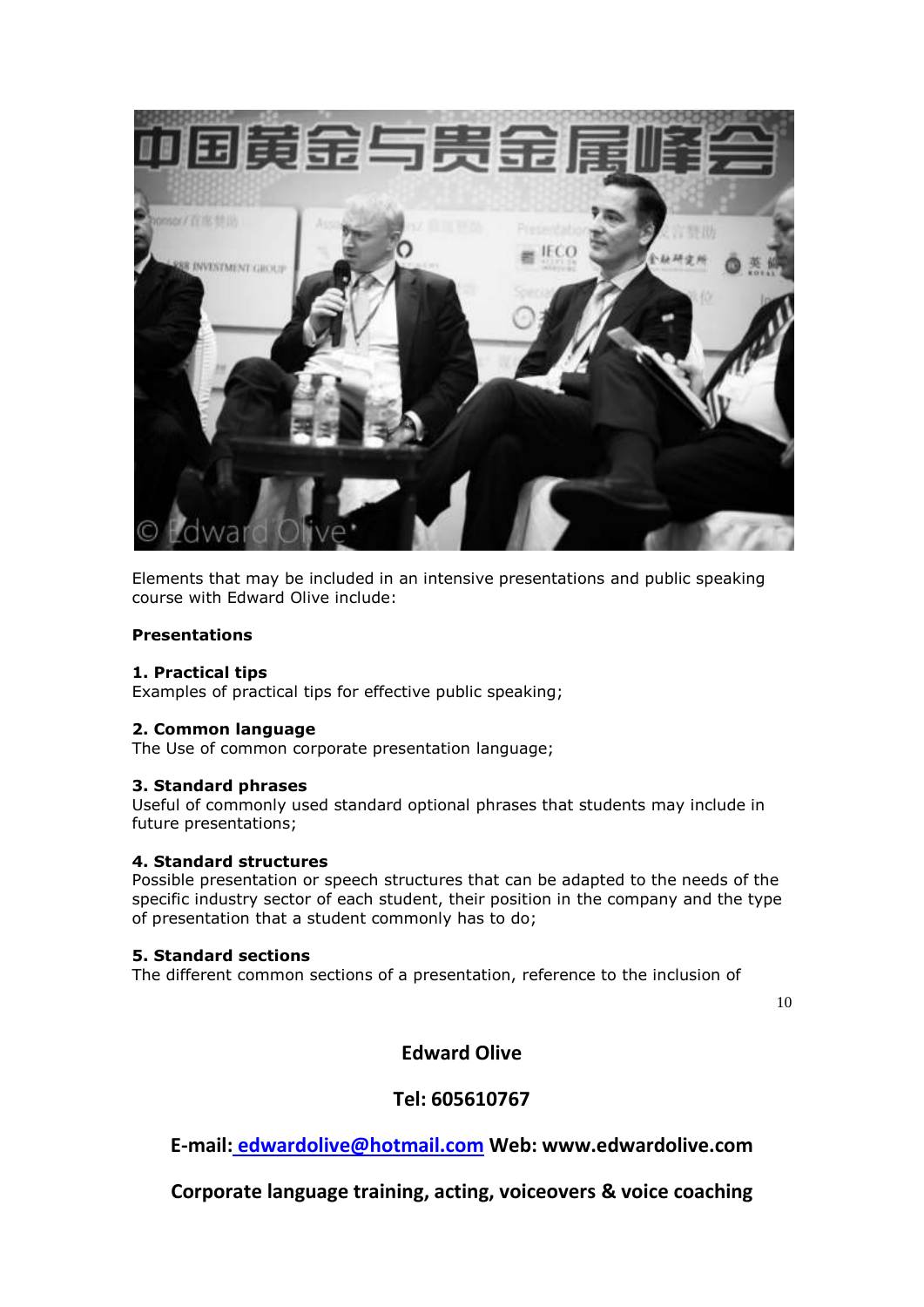support materials on slides using PowerPoint or handouts;

# **6. Beginning and ending**

How to start and finish a presentation to emphasise the main aim. The use of introductions, summaries and conclusions;

# **7. Pros and cons**

Analysis of pros and cons to draw possible conclusions;

# **8. Dealing with questions**

How to take or avoid answering questions from participants in a meeting or conference. Thinking on one's feet;

# **9. Diplomacy**

The subtle use diplomatic and business English to avoid conflicts with colleagues or members of the audience. Dealing with delicate subject matter;

# **10. Different types of Presentations**

Practice with various different types of standard business presentations;

# **11. Practical exercises**

Putting theory into practice with examples of presentations that the student has already given in their job, or which the student has pending to give;

# **12. Empathy**

Public speaking communication techniques, empathy and how public speaking may vary when speaking to a public of different sizes and backgrounds;

# **13. Adapting**

Adaptation of the language used for each type of public;

# **14. "Virtual presentations"**

Techniques that can be used when talking or presenting virtually, via telephone connections, teleconferencing, the corporate video and video conferencing with a "virtual" public of different sizes;

# **15. Microphones**

The proper use of the different types of microphones that may be available in a conference or in a video shoot;

# **16. Acting for business**

The application of method acting / Actor's Studio / Stanislavski / Lee Strasberg drama techniques to business presentations;

# **17. Working with partners**

Working with a presenting partner / fellow actor - duologues, dialogues, panel

11

# **Edward Olive**

# **Tel: 605610767**

**E-mail: [edwardolive@hotmail.com](mailto:Edwardolive@hotmail.com) Web: www.edwardolive.com**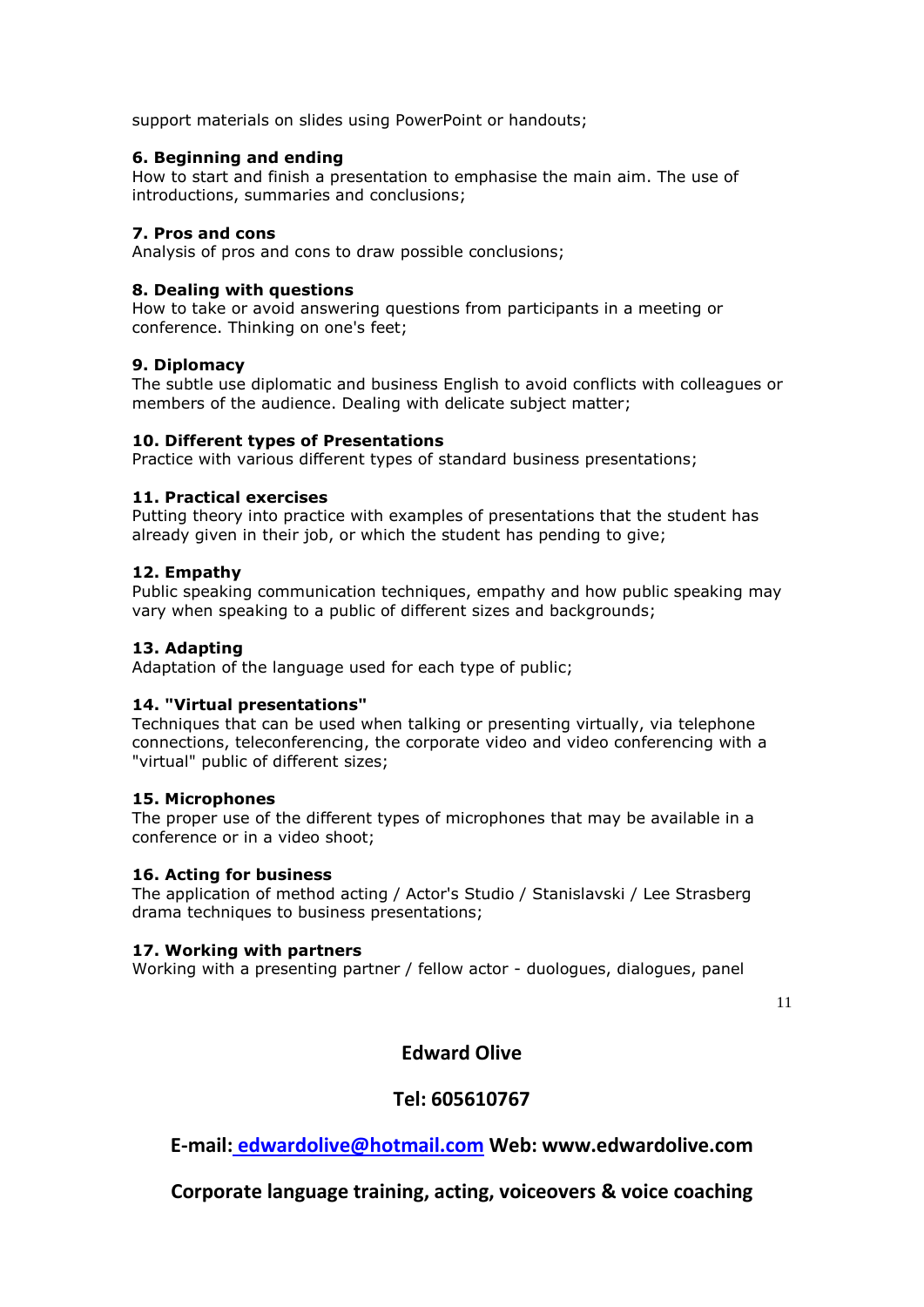discussion groups and the concept of upstaging;

# **Reading**

# **How to read English to communicate a message effectively and professionally.**

# **1. Eye contact**

How to maintain eye contact with the audience and sight reading technique;

# **2. Monotony**

Intonation and varying tones, speed, rhythms and use of emphasis to avoid monotonous reading that will send the audience to sleep and how to separate the important from the less important;

# **3. The audience**

How to capture and keep the public's attention;

# **4. Options**

Transmitting the desired main message in the "best" possible way - variations and options;

# **5. Subtext**

Use of subtext and the non-written message;

# **6. Punctuation**

The use of punctuation by an author of a text and the importance of respect for punctuation in delivery;

# **7. Writing text**

Drafting and reviewing written presentations with a view to oral delivery;

# **8. Clarity of ideas**

The use of bullet points and abbreviated structure to clearly transmit messages;

# **9. Adapting to the audience**

Consideration of the target audience and the tailoring of reading to the public;

# **10. Speaking not reading**

Reading is speaking and communicating rather than sounding like reading;

# **11. Drama**

Skills brought in from acting and drama to make a text come alive;

# **12. Role**

The development or consideration of a role, personality and personalisation of the

12

# **Edward Olive**

# **Tel: 605610767**

**E-mail: [edwardolive@hotmail.com](mailto:Edwardolive@hotmail.com) Web: www.edwardolive.com**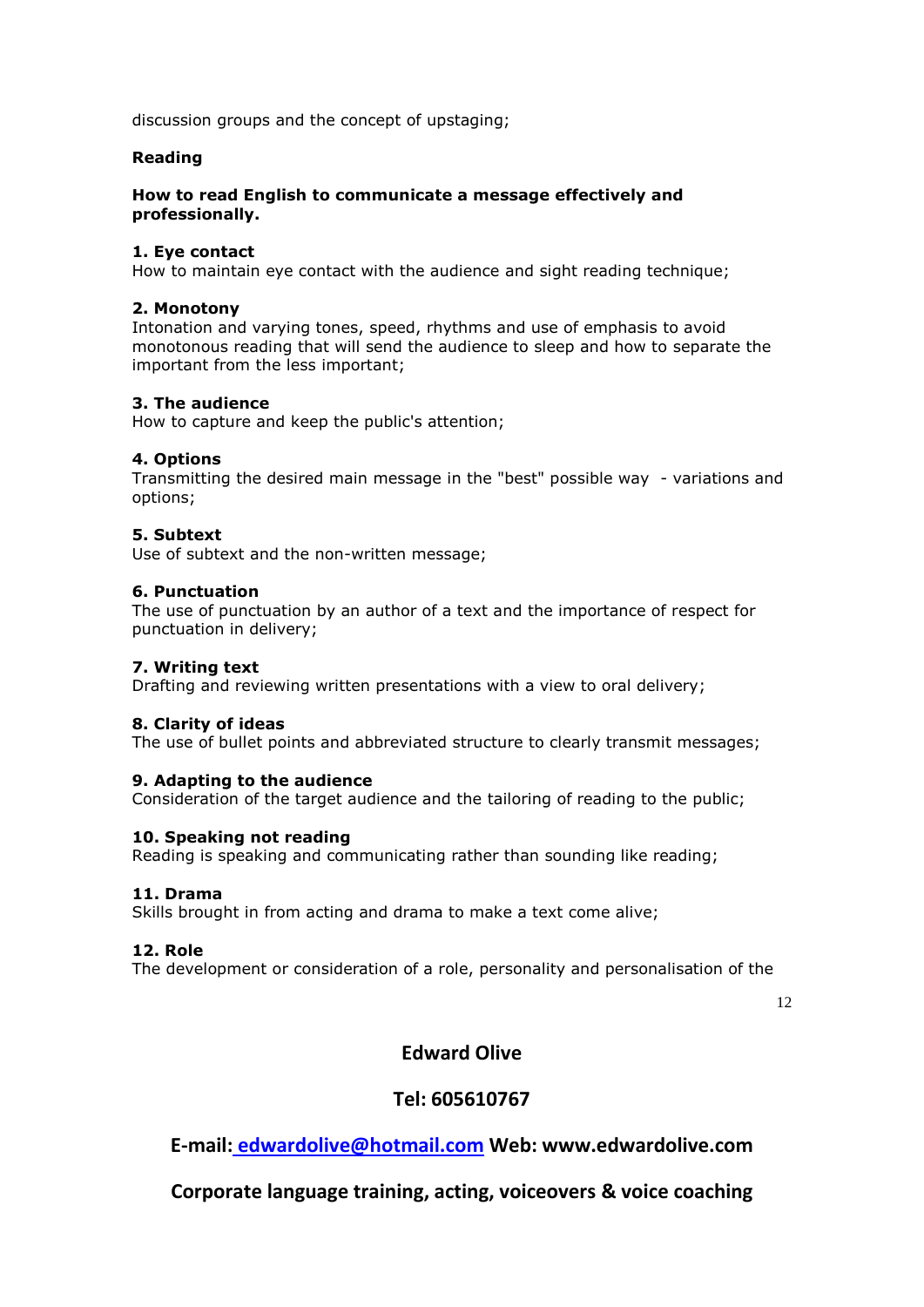reading of a basic standard text;

# **13. Preparing a text**

The marking up of a text to aid with its effective oral delivery;

# **14. Pronunciation**

Elimination of pronunciation issues or problems to increase the effectiveness of the delivery of the message;

#### **15. Interpretations**

The different possible variations in the meaning of the same text or use of emphasis that can produce different ways of reading the same passage for different effect;

#### **16. Recording and review**

Professional audio recording of reading and closed headphone audio review;

#### **17. Audio wave analysis**

Analysis of student and coach speech and interpreting sound waves on computer screen with professional audio programs.

It will be noted that Edward Olive also provides coaching for actors for their monologues, to prepare castings, film & television scripts and theatre plays and the intention is to develop the management of corporate texts with dramatic art techniques.

13

# **Edward Olive**

# **Tel: 605610767**

**E-mail: [edwardolive@hotmail.com](mailto:Edwardolive@hotmail.com) Web: www.edwardolive.com**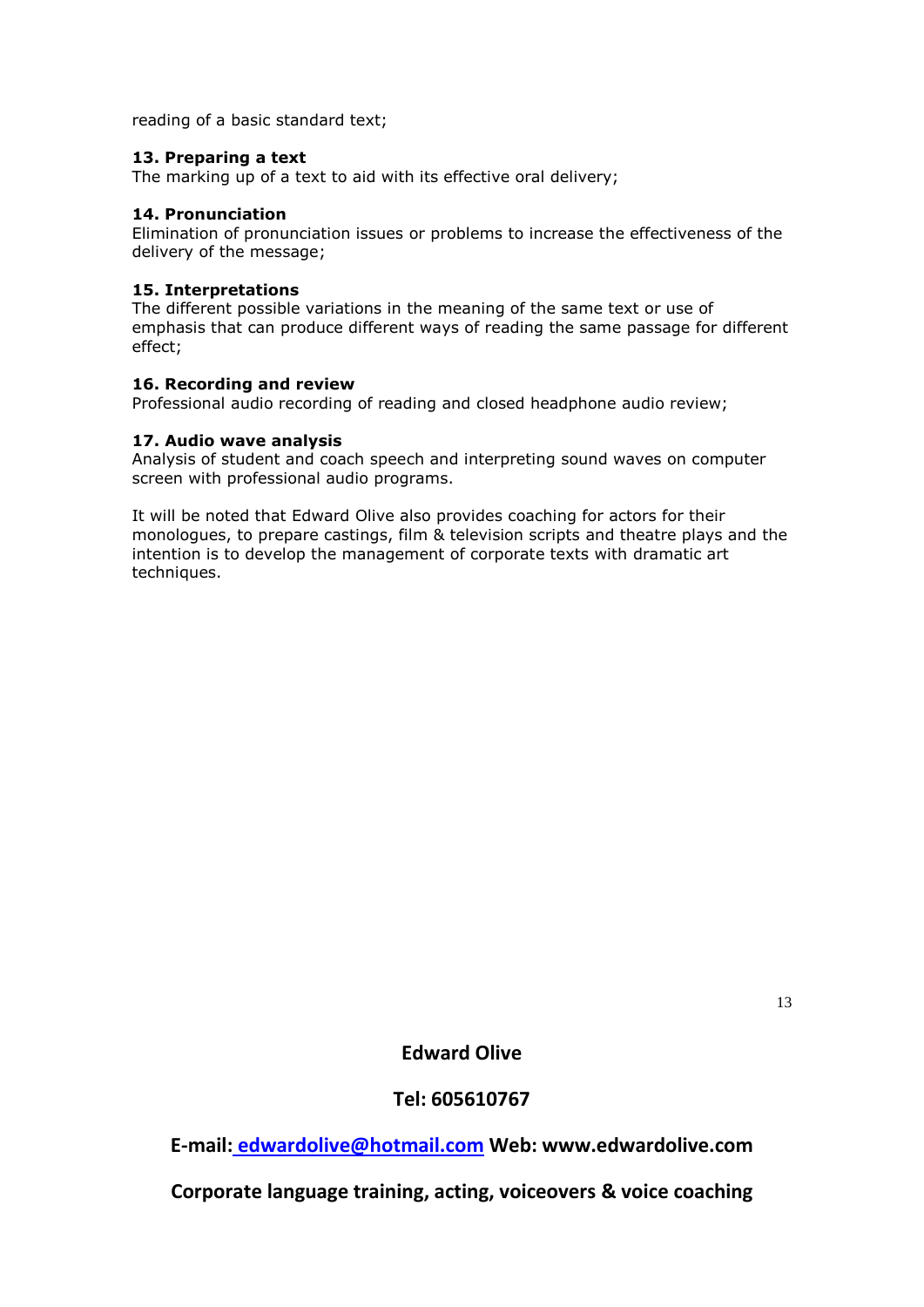

# **3. Tele-conferences and videoconferences**

Edward Olive has his own copyright registered course to teach using corporate use of the telephone, Skype teleconferencing and videoconferencing in English.

This course can include:

# **1. Advice**

General advice for business phone and video conference use;

# **2. Vocabulary**

14

**Edward Olive** 

# **Tel: 605610767**

**E-mail: [edwardolive@hotmail.com](mailto:Edwardolive@hotmail.com) Web: www.edwardolive.com**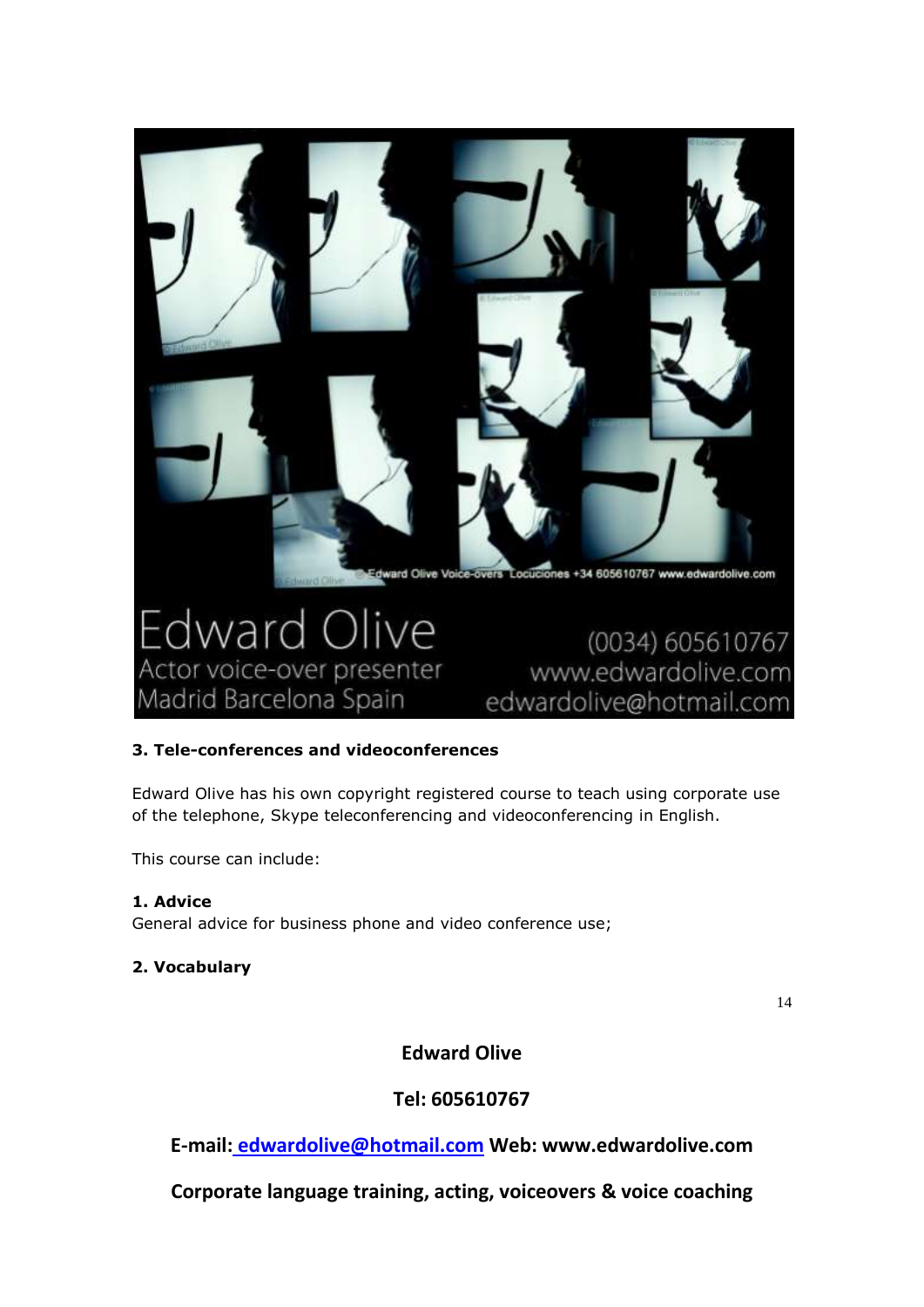Specialist common vocabulary for the use of the phone or conference call in a business context;

# **3. Standard phrases**

Commonly used standard phrases that can be used or adapted by the student;

# **4. Dialogues**

Examples of sample business dialogues;

# **5. Handling calls**

The different part of the communication: making calls, starting conference calls, transferring calls, calls on hold, customary greetings, leaving messages, receiving and ending calls politely, taking messages and teleconferences;

# **6. Adapting language**

How to adapt your English to better convey the professional message for the specific business sector in which the student operates;

# **7. Practical exercises**

Practice with common examples and also real life examples from the business environment of the particular student including real use of telephones or Skype connections;

# **8. The microphone and the camera**

The correct use of the different types of microphone and camera that may be available for office conference calls.

15

**Edward Olive** 

# **Tel: 605610767**

**E-mail: [edwardolive@hotmail.com](mailto:Edwardolive@hotmail.com) Web: www.edwardolive.com**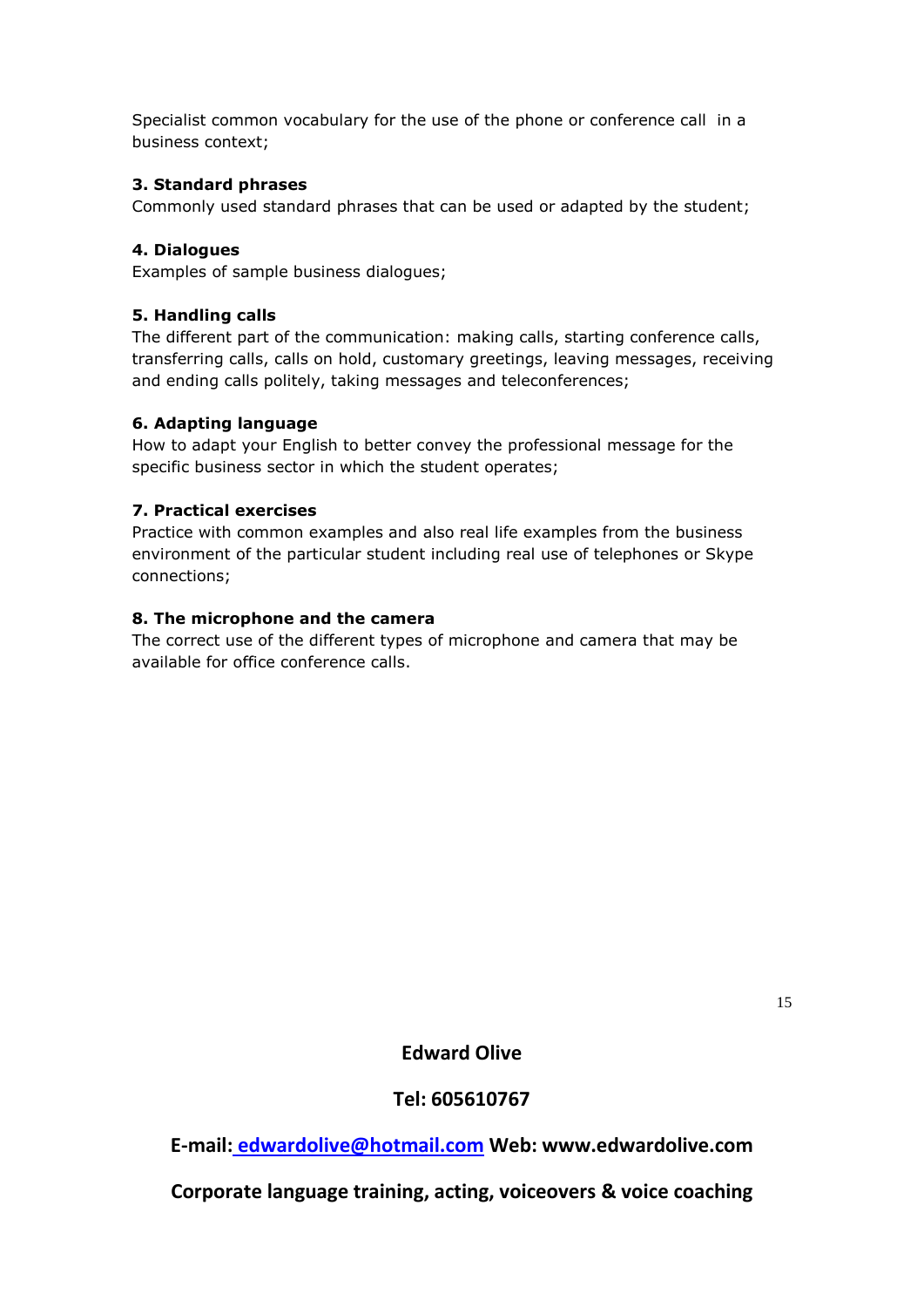

# **4. Voice**

Edward Olive is a professional voice coach / vocal and speech coach and trains theater actors who want to improve their voice projection and control for professional work in theater and shows. The same techniques are employed by Edward in business courses to improve and enhance the corporate voice of the student. This can include work on:

# **1. Breathing**

Improved breathing technique;

# **2. Relaxation**

Relaxation techniques to improve control;

# **3. Nerves**

Coping with stress, nerves and stage fright to avoid adverse effects on the voice;

# **4. Projection**

Physical position of the voice, use of diaphragm and body to assist voice projection;

# **5. Body language**

The use of body language to assist a student vocally so that voice and body work together as a team;

# **4. Voice and subtext**

16

# **Edward Olive**

# **Tel: 605610767**

**E-mail: [edwardolive@hotmail.com](mailto:Edwardolive@hotmail.com) Web: www.edwardolive.com**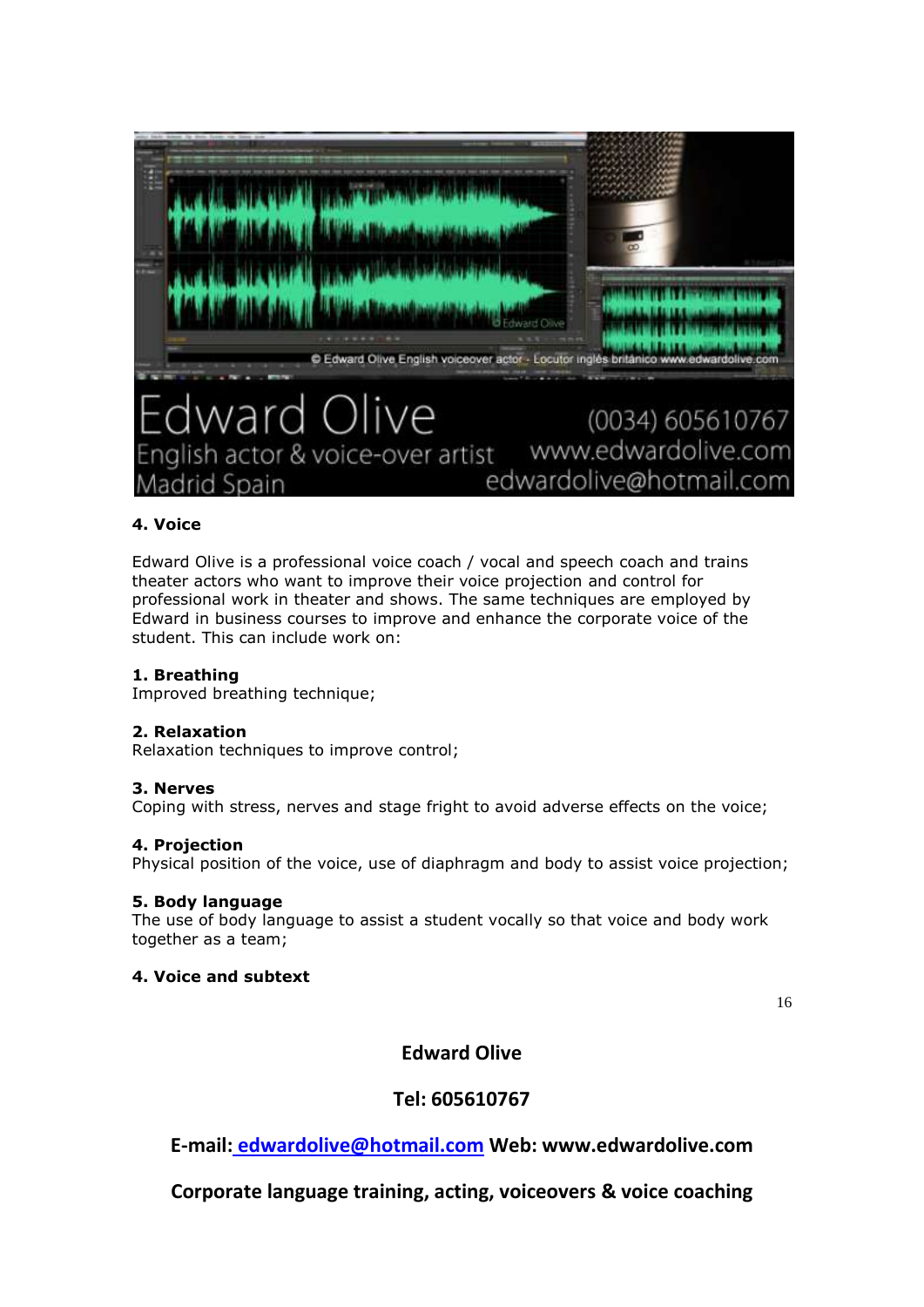Transmission of subtext and believing in texts to improve vocal delivery;

# **5. Voice and emphasis**

The use of the voice for to convey stress and emphasis;

# **6. Voice rhythm**

Varying rhythms and speeds to give a more flexible, interesting and dynamic voice;

# **7. Vocal cord protection**

Voice levels, volume and depth to avoid vocal cord problems for frequent public speakers and presenters;

# **8. "Colouring" the voice**

The use of intonation and tone to "colour" the voice;

# **9. Vocal adaptation**

Voice adaptation to circumstances including audience and room size, microphone type and availability;

# **10. The voice of emotion**

The bringing out of emotions, feelings and beliefs whether really believed or delivered by "acting" techniques brought through use of the human voice. How this can be optimised not just for actors but also for a professional or business audience.

# **Learning English and speaking skills through acting with Edward Olive English teacher, professional screen actor, voiceover artist & drama coach**

Edward Olive may, where he feels it to be appropriate and useful for the individual student introduce into sessions elements brought from his drama teaching that may include copyright mini professional courses from the following:

- Acting The day of the shoot / presentation
- Acting Feeling high emotion
- Acting \*uck it!
- Acting Give it some!
- Acting more casting or presentation tips
- Acting The public and private
- Acting Screen acting tips 1
- Acting Setting the stage and feeling at home on stage
- Acting Social issues
- Acting Telephone casting and interview exercises
- Acting Tramps, drug addicts and alcoholics
- Acting Vocal exercises and breathing 1

17

# **Edward Olive**

# **Tel: 605610767**

**E-mail: [edwardolive@hotmail.com](mailto:Edwardolive@hotmail.com) Web: www.edwardolive.com**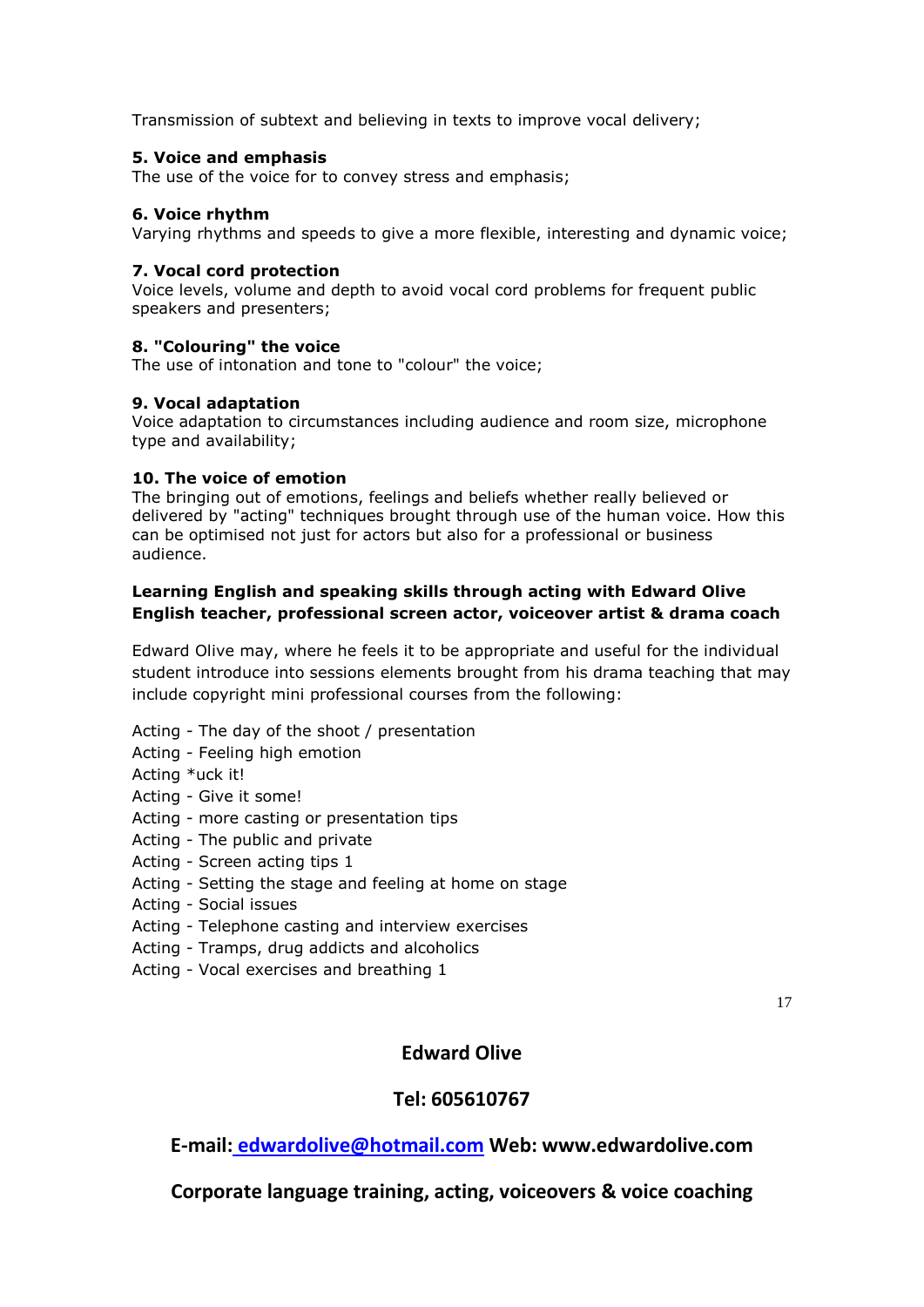Acting - Vocal exercises with consonants and vowels Acting and learning skills 1 Acting and learning skills 2 - Reading Acting and learning skills 3 - Presentations Acting and learning skills 5 - The American voice and acting/ presenting Acting and learning skills 6 - Role plays and acting/ presenting Acting and learning skills 7 - Reading and acting Acting and learning skills 14 - My week acting Acting and learning skills - Acting for business Acting and learning skills - Acting a character Acting and learning skills - Acting atmosphere and styles Acting and learning skills - Memorising scripts Acting and learning skills - Coping with nerves and stage fright Acting and learning skills - Advanced preparation Acting and learning skills - Preparing a part or role Acting and learning skills - The senses and language Acting and learning skills - Speaking statues Acting and learning skills - Working with a partner Acting and learning skills - Casting practice 1 Acting and learning skills - Extra reading Acting and learning skills - Improvisations Acting and learning skills - Practising stress Acting and learning skills - Practising subtext Acting and learning skills - Reading and intonation Acting and learning skills - Reading subtext

Edward Olive has commonly observed that a student may have a "good voice" in their own native language, but when faced with a foreign language their voice is weakened, blocked or in different ways worsened. Also, any slight defect a student has in their own language will be greatly magnified when speaking in a foreign language.

The intent of this course is to enhance and improve the student's voice in English to better convey a corporate presence and professional message in the international business world. The desire is to have students competing in the same business field as English-speakers and with the same vocal power and voice quality as native executives - a level playing field for non-native corporate professionals.

# **5. Option - Business correspondence and drafting other documentation**

Formal and informal emails, drafting of business documentation, presentation handouts, corporate brochures and website content.

18

# **Edward Olive**

# **Tel: 605610767**

**E-mail: [edwardolive@hotmail.com](mailto:Edwardolive@hotmail.com) Web: www.edwardolive.com**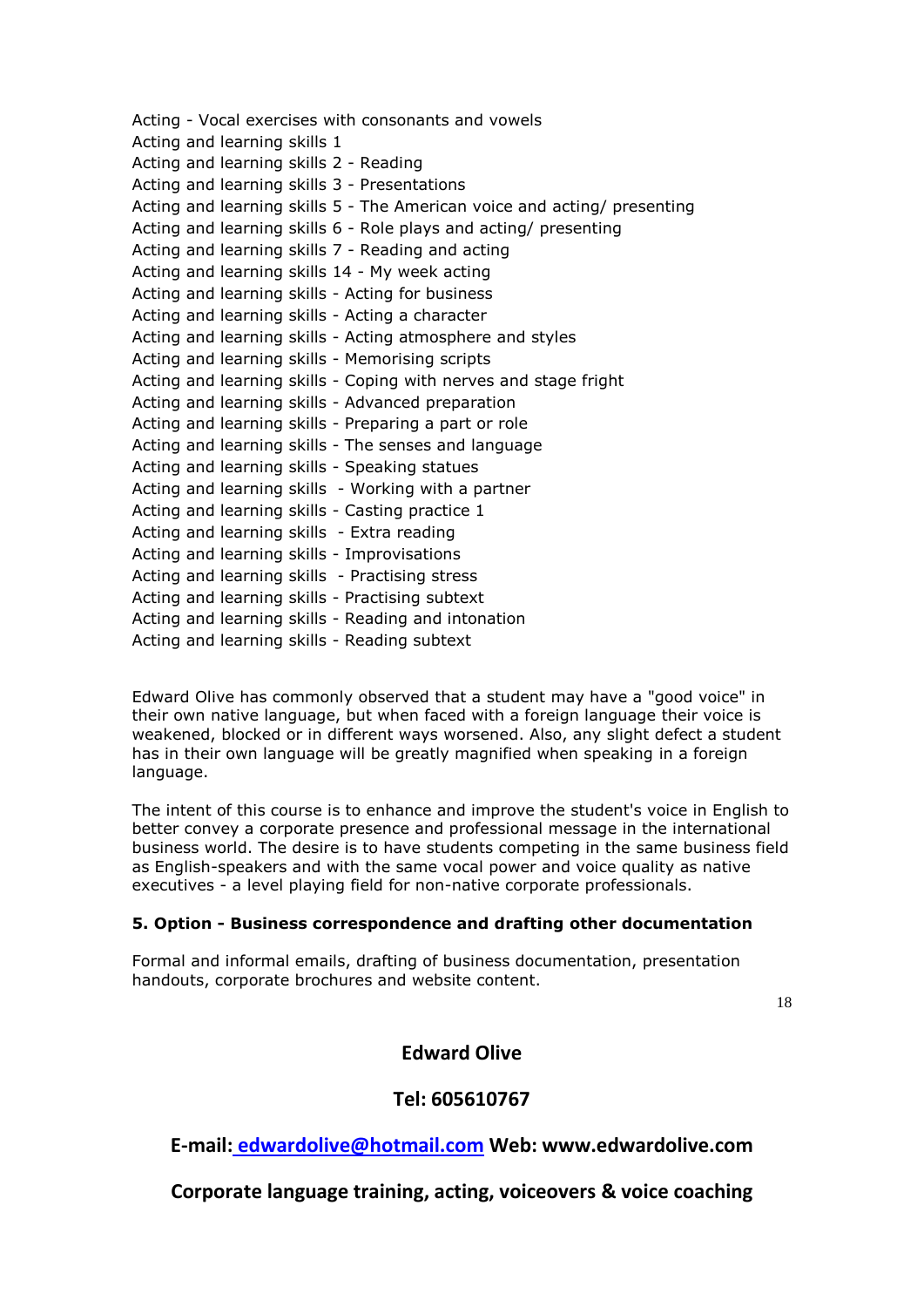It is to be noted that Edward Olive is a UK solicitor (lawyer) and has been formally trained in correspondence and document drafting.

Elements of a short correspondence drafting course can include:

#### **Tips**

Basic practical points that can help the student in day to day correspondence;

#### **Structure**

Common basic letter or formal email structures that can be adapted by the student;

#### **Headers**

Use of headers in English;

#### **Date formats**

Understanding and using possible US and UK variants;

#### **Greetings**

Possible greetings for email & fax and letter or very formal e-mail or fax for example sending a CV;

#### **Introduction**

#### **Body of email or letter**

#### **Definitions**

Different options for defining something in a formal way;

# **Referring**

How to refer to correspondence and events;

#### **Diplomatic writing 1**

Possible ways of agreeing and more importantly disagreeing without upsetting anyone;

#### **Diplomatic writing 2**

The use of polite or more formal language: could, would and the use of please;

#### **Diplomatic writing 3**

The requesting of actions by or documentation from recipients and the indication of levels of urgency without angering those recipients;

#### **Conclusions**

Effective organisation of ideas and the drawing of conclusions;

19

# **Edward Olive**

# **Tel: 605610767**

**E-mail: [edwardolive@hotmail.com](mailto:Edwardolive@hotmail.com) Web: www.edwardolive.com**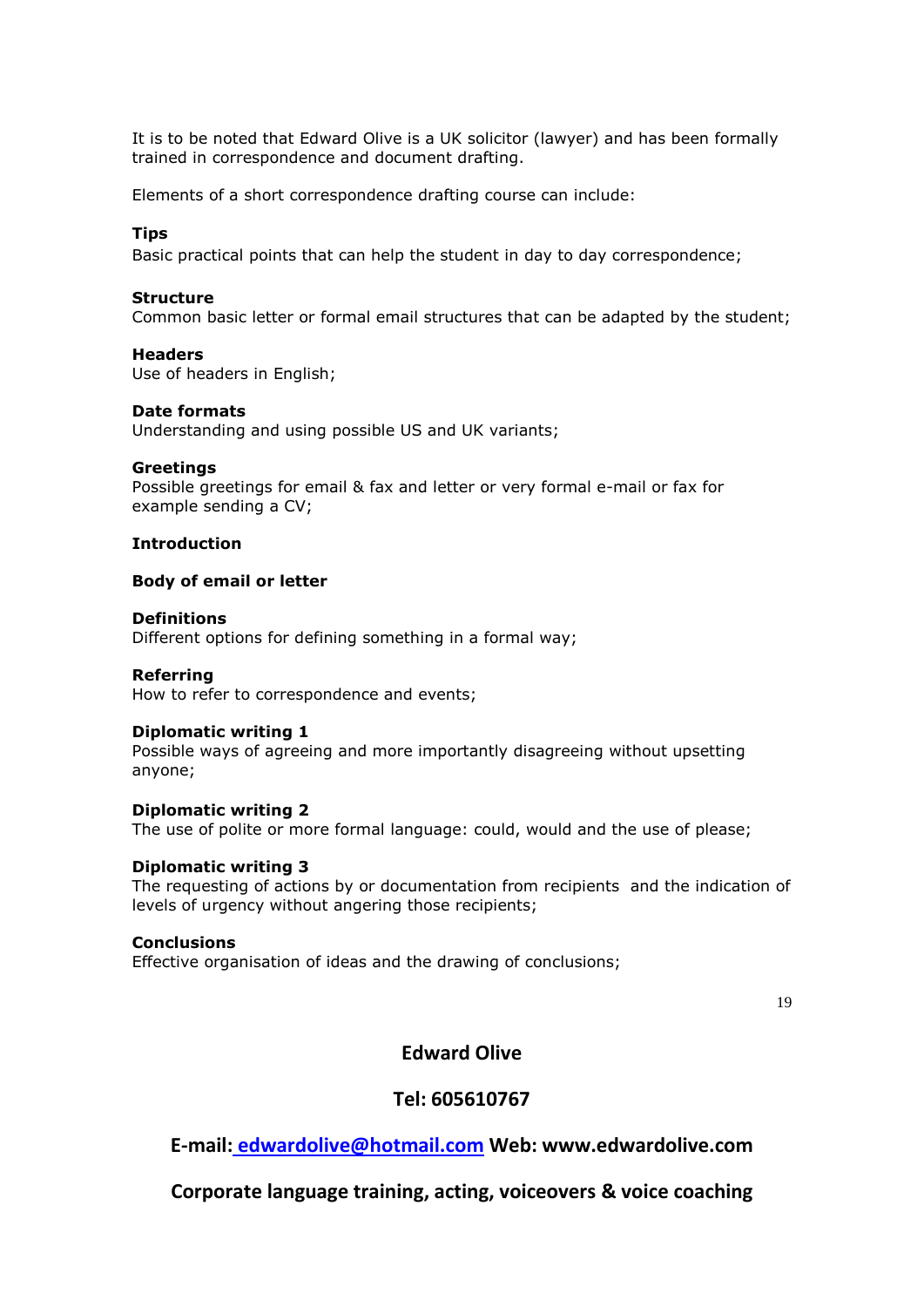# **Closing Phrases**

Standard form closing phrases;

# **Signing off**

Signing for casual email or for letters and very formal e-mail/fax;

# **Abbreviations**

Common English abbreviations now seen in emails, text messages and Whatsapp / Wechat etc. communications;

# **Names**

The use of short forms of names and the use of titles;

# **Practice exercises**

Practical realistic exercises for the different forms of correspondence that the student may have to deal with professionally in his or her business sector;

# **Checking real correspondence**

Examination and analysis of real student correspondence that a student has already sent or that a student needs to prepare for a work situation.

# **Option - Legal correspondence drafting**

Edward Olive is a qualified solicitor (lawyer) and can work closely with lawyers or legal executives regarding their specific legal correspondence drafting needs.

# **Option - Other business drafting assistance**

Edward Olive can also assist students with the drafting of other professional or company documentation such as texts for websites and marketing;

# **Option - Job aplications**

Drafting a good covering letter or email to send a cv to apply for a job. Options, advice and drafting assistance & review.

# **6. Option - Sales and selling in English**

An optional course for sales executives and all those business professionals whose day to day work involves elements of sales.

Mini-course on sales and sales presentations in English can be incorporated into a course designed for sales representatives and all those business professionals such as lawyers, accountants and consultants who need to sell the services of their firm as part of their daily work.

# **General tips**

A checklist of some key points to bear in mind when selling;

20

# **Edward Olive**

# **Tel: 605610767**

**E-mail: [edwardolive@hotmail.com](mailto:Edwardolive@hotmail.com) Web: www.edwardolive.com**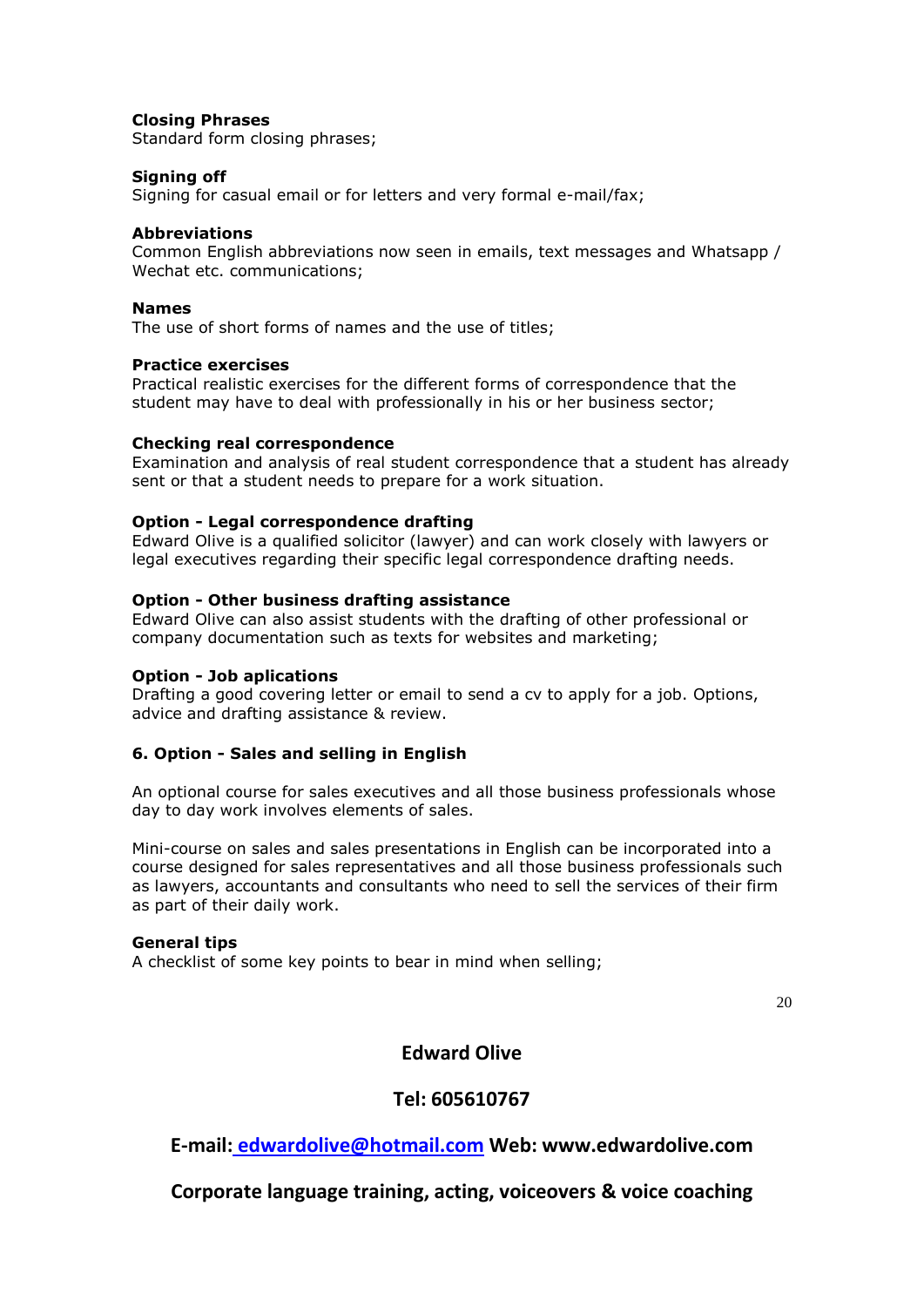# **Practical exercises**

Practising sales skills in factious and real life situations.

# **7. Option - CV writing and job interview preparation**

An optional course for all those who wish to fine tune their job seeking and interview skills.

Edward Olive has extensive experience in the preparation of business professionals for job interviews including for pilots, cabin crew, lawyers, consultants, accountants, corporate executives, sales representatives, English teachers and actors & voiceover artists (for interviews, castings and auditions).

# **Interview preparation**

# **CV**

CV and covering letter drafting and review. The different possible alternatives and styles;

# **Interview preparation**

#### **Future plans** Discussion and preparation of bullet point notes;

**The company** Discussion and preparation of bullet point notes;

# **The position**

Discussion and preparation of bullet point notes;

# **Questions for the interviewers**

Discussion and preparation of common possible questions.

#### **Interview simulation**

Intensive and high pressure job interview role play simulation with audio recording and analysis;

# **Coping with nerves**

Relaxation and breathing techniques to cope with stress.

# **Edward Olive - Vocal coach - Business trainer Tel: [\(00 34\) 605610767](tel:605610767)**

**Email: [edwardolive@hotmail.com](mailto:edwardolive@hotmail.com)**

21

# **Edward Olive**

# **Tel: 605610767**

**E-mail: [edwardolive@hotmail.com](mailto:Edwardolive@hotmail.com) Web: www.edwardolive.com**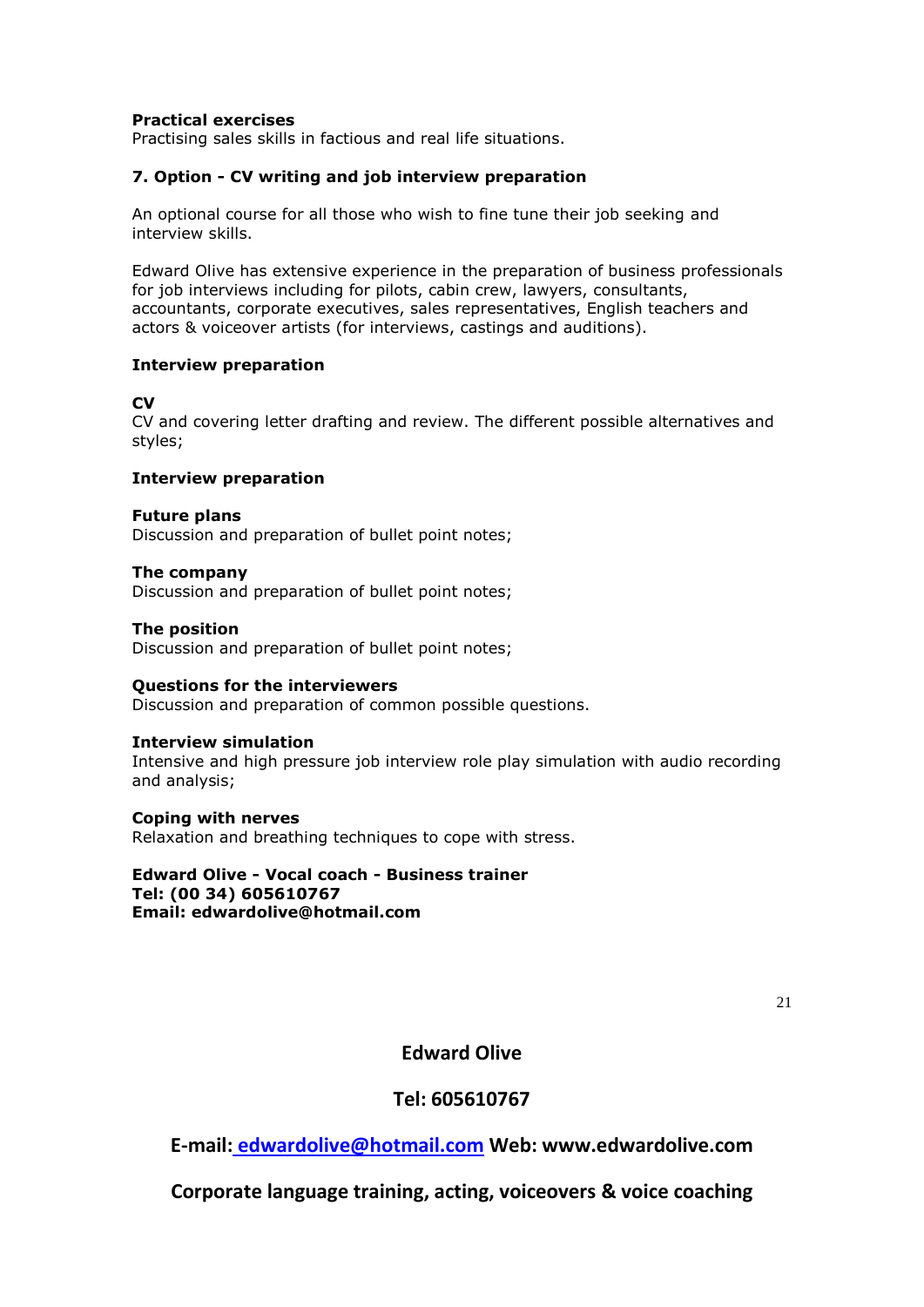

# ward Olive Actor voice-over presenter Madrid Barcelona Spain

(0034) 605610767 www.edwardolive.com edwardolive@hotmail.com

22

**Edward Olive** 

**Tel: 605610767**

**E-mail: [edwardolive@hotmail.com](mailto:Edwardolive@hotmail.com) Web: www.edwardolive.com**